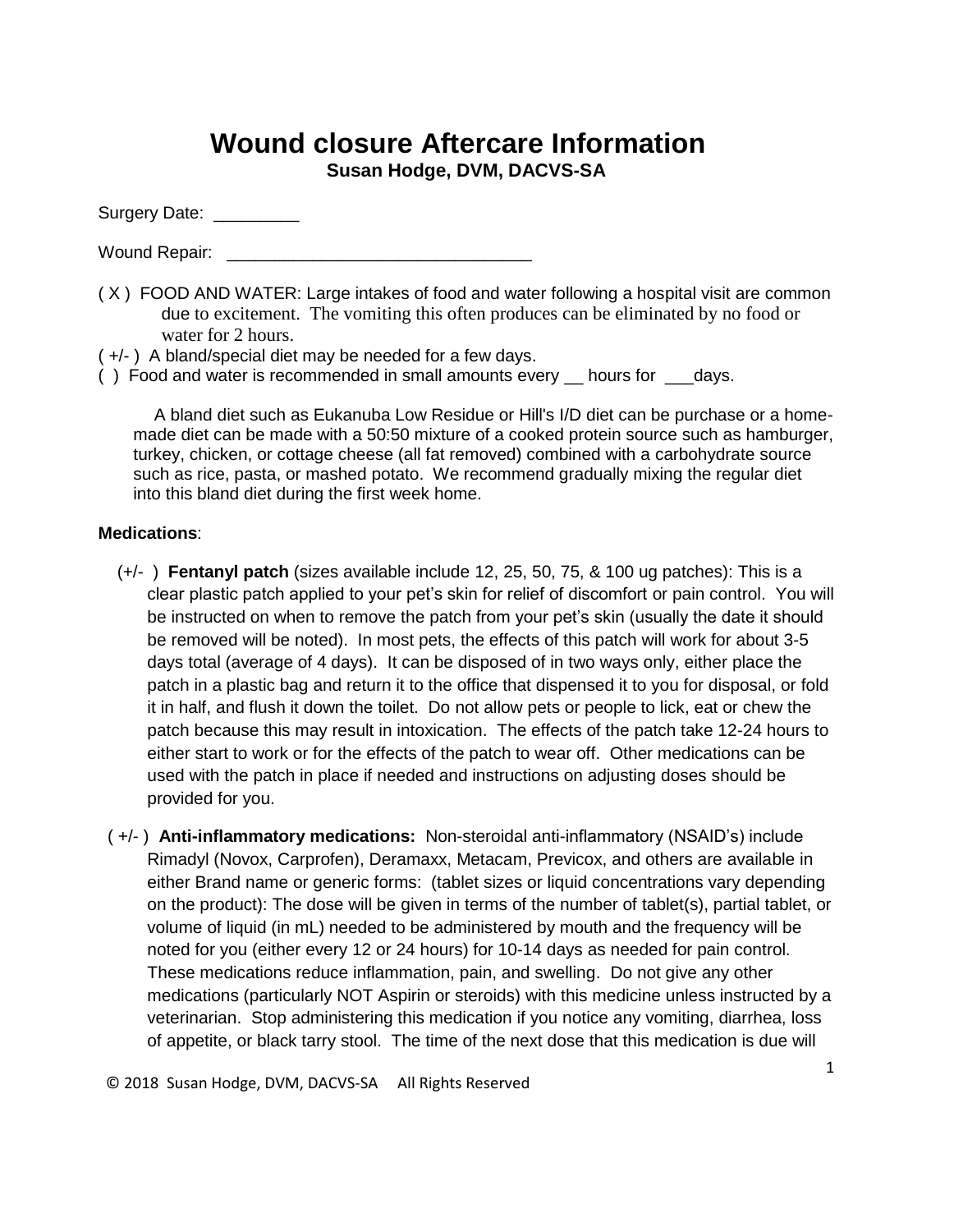be noted on your discharge instructions ( $am/m$ ). Some doctors prefer that this medication is not started until your pet leaves the hospital and is eating more normally.

- ( X ) Pain relieving medications**: Tramadol** 50 mg: The dose will be given in terms of the number of tablet(s) or partial tablet needed to be administered by mouth and the frequency will be noted for you (either every 8, or 12 hours) for 10-14 days as needed for pain control. This medication is an opioid and may cause sedation, mild constipation, or a decreased appetite. These side effects are related to the dose of the medication. Please call your doctor if you have concerns about any side effects. If a Fentanyl patch has been applied to your pet, this medication may not be needed until the patch has been removed, however it can be started with the Fentanyl patch at half the recommended dose (unless already at  $\mathcal{U}$ tablet dose) if needed. Please call if you have additional questions or concerns. ( ) The first doses are due about 8-12 hours after removal of the Fentanyl patch OR ( ) The time of the next dose that this medication is due will be noted on your discharge instructions (\_\_\_\_\_\_ am/pm).
	- ( +/- ) **Other: Antibiotics** may be administered if needed, depending on the case. The dose will be given in terms of the number of tablet(s)/capsule(s) needed to be administered by mouth and the frequency will be noted for you (either every 12 or 24 hours) for the appropriate number of days. Antibiotics would be used to prevent infection or treat contamination noted at the time of surgery. Any antibiotic may cause nausea, vomiting, or diarrhea. Most side effects can be minimized by administering the medication with food. The time of the next dose that this medication is due will be noted on your discharge instructions (  $am/pm$ ).
- ( ) Other: Sedatives may be needed for help managing your pet. Please see the sedative section for information.

**Exercise:** Limit activity for the next 3 weeks. No jumping, running, or rough-housing with other pets or people. Your pet should be taken outside on a leash for bathroom purposes. Unrestricted activity may result in breakdown of the incision(s).

 ( X ). Do not leave your pet off the leash or unattended outside during the time of exercise restriction.

**Incision:** The incision will initially be covered by a bandage. Once this has been removed, please check the incision daily for redness, swelling, pain or discharge. Please call if you notice opening of the incision, drainage from the incision, or swelling. Do not allow your pet to lick or scratch the incision. If this occurs please obtain an Elizabethan collar from us, your regular veterinarian, or a pet supply store. Another option is to place bitter apple solution around the incision or place a t-shirt on your pet depending on the location of the incision and their tolerance of these pieces of clothing.